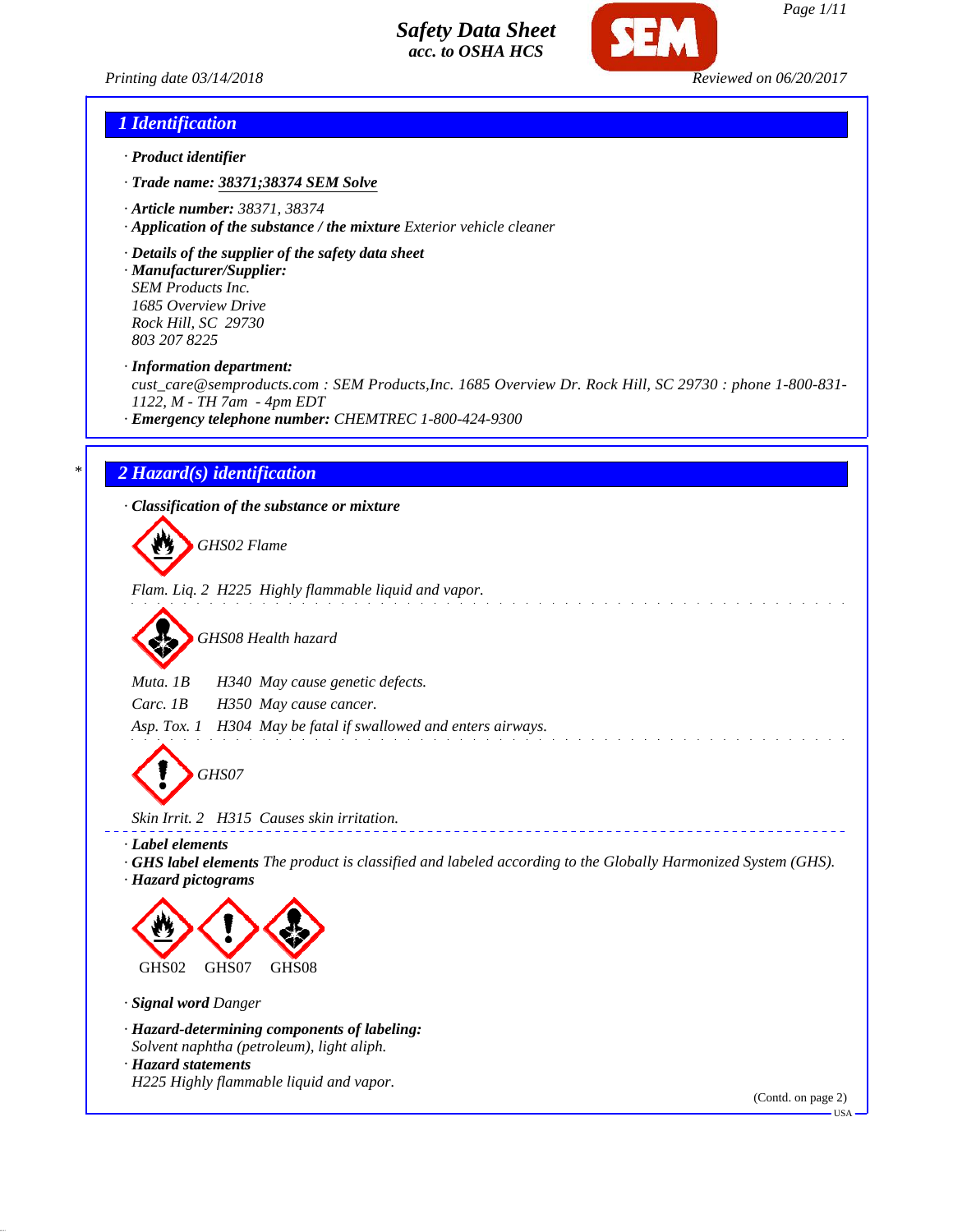

*Printing date 03/14/2018 Reviewed on 06/20/2017*

*Trade name: 38371;38374 SEM Solve*

|                                                                   | (Contd. of page 1)                                                                                          |
|-------------------------------------------------------------------|-------------------------------------------------------------------------------------------------------------|
| H315 Causes skin irritation.                                      |                                                                                                             |
|                                                                   | H340 May cause genetic defects.                                                                             |
| H350 May cause cancer.                                            |                                                                                                             |
|                                                                   | H304 May be fatal if swallowed and enters airways.                                                          |
| · Precautionary statements                                        |                                                                                                             |
| P201                                                              | Obtain special instructions before use.                                                                     |
| P <sub>202</sub>                                                  | Do not handle until all safety precautions have been read and understood.                                   |
| P210                                                              | Keep away from heat/sparks/open flames/hot surfaces. - No smoking.                                          |
| P233                                                              | Keep container tightly closed.                                                                              |
| P240<br>P <sub>241</sub>                                          | Ground/bond container and receiving equipment.                                                              |
| P242                                                              | Use explosion-proof electrical/ventilating/lighting/equipment.                                              |
| P243                                                              | Use only non-sparking tools.<br>Take precautionary measures against static discharge.                       |
| P264                                                              | Wash thoroughly after handling.                                                                             |
| P280                                                              | Wear protective gloves/protective clothing/eye protection/face protection.                                  |
| $P301 + P310$                                                     | If swallowed: Immediately call a poison center/doctor.                                                      |
| <i>P321</i>                                                       | Specific treatment (see on this label).                                                                     |
| P331                                                              | Do NOT induce vomiting.                                                                                     |
|                                                                   | P303+P361+P353 If on skin (or hair): Take off immediately all contaminated clothing. Rinse skin with water/ |
|                                                                   | shower.                                                                                                     |
| $P308 + P313$                                                     | IF exposed or concerned: Get medical advice/attention.                                                      |
| $P362 + P364$                                                     | Take off contaminated clothing and wash it before reuse.                                                    |
| $P332 + P313$                                                     | If skin irritation occurs: Get medical advice/attention.                                                    |
| $P370 + P378$                                                     | In case of fire: Use for extinction: CO2, powder or water spray.                                            |
| $P403 + P235$                                                     | Store in a well-ventilated place. Keep cool.                                                                |
| P <sub>405</sub>                                                  | Store locked up.                                                                                            |
| P501                                                              | Dispose of contents/container in accordance with local/regional/national/international<br>regulations.      |
| · Classification system:<br>$\cdot$ NFPA ratings (scale $0 - 4$ ) |                                                                                                             |
|                                                                   | $Health = 1$                                                                                                |
|                                                                   | $Fire = 3$<br>$Reactivity = 0$                                                                              |
| $\cdot$ HMIS-ratings (scale 0 - 4)                                |                                                                                                             |
| <b>HEALTH</b><br>$^{\ast}$ 1                                      | $Health = *1$                                                                                               |
| $\sqrt{3}$<br><b>FIRE</b>                                         | $Fire = 3$                                                                                                  |
| <b>REACTIVITY</b> 0 <b>Reactivity</b> = 0                         |                                                                                                             |
| • Other hazards                                                   |                                                                                                             |
|                                                                   | · Results of PBT and vPvB assessment                                                                        |
| · <b>PBT</b> : Not applicable.                                    |                                                                                                             |
| $\cdot$ vPvB: Not applicable.                                     |                                                                                                             |
|                                                                   |                                                                                                             |
|                                                                   | <b>3 Composition/information on ingredients</b>                                                             |
|                                                                   |                                                                                                             |
| $\cdot$ Description:                                              | • Chemical characterization: Mixtures                                                                       |
|                                                                   |                                                                                                             |
|                                                                   | Mixture: consisting of the following components.                                                            |

(Contd. on page 3) USA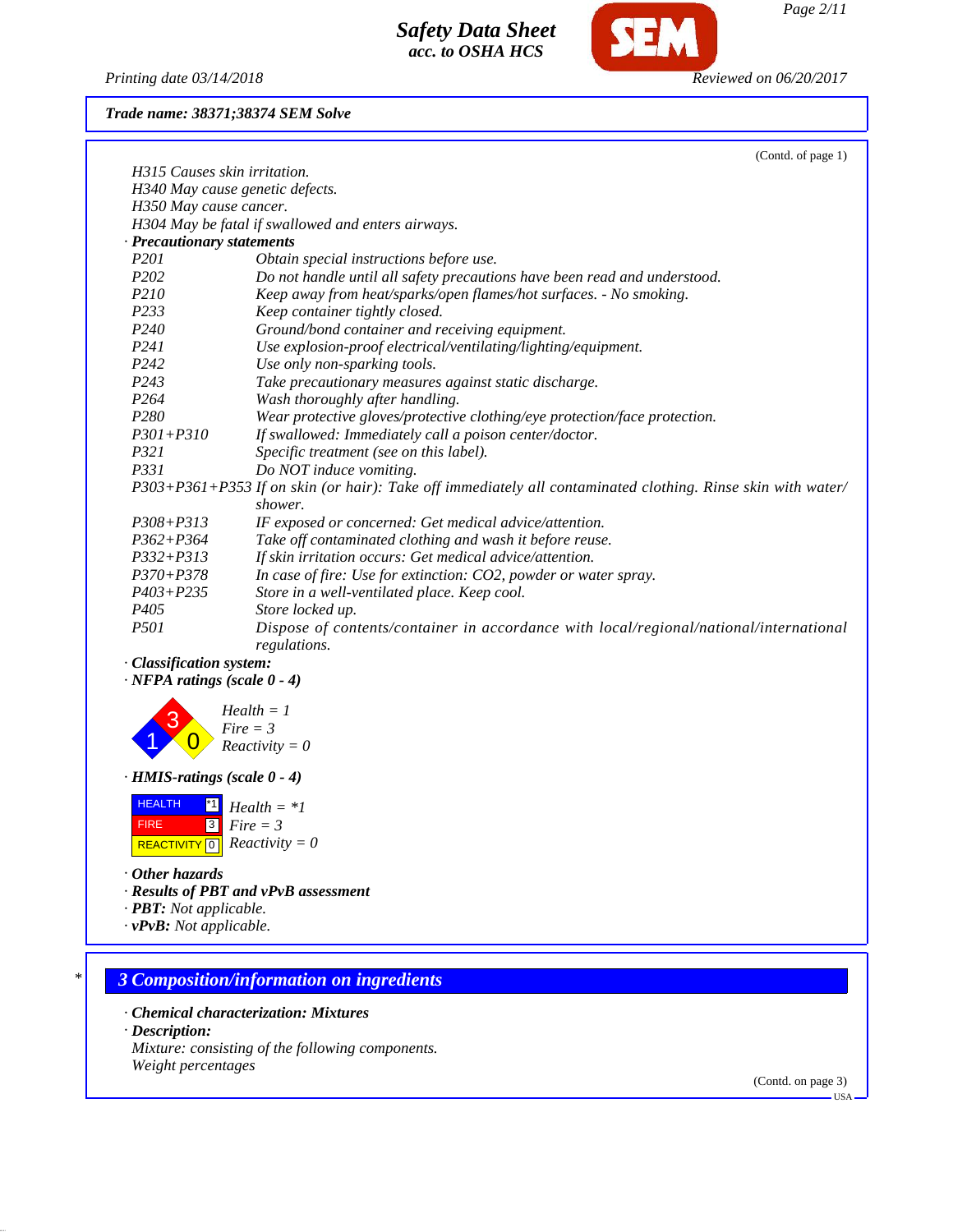

*Page 3/11*

(Contd. of page 2)

*Trade name: 38371;38374 SEM Solve*

*· Dangerous components:*

*64742-89-8 Solvent naphtha (petroleum), light aliph. 70-100% 1330-20-7 xylene 13-30%*

## *\* 4 First-aid measures*

- *· Description of first aid measures*
- *· After inhalation: In case of unconsciousness place patient stably in side position for transportation.*
- *· After skin contact: Immediately wash with water and soap and rinse thoroughly.*
- *· After eye contact: Rinse opened eye for several minutes under running water.*
- *· After swallowing: If symptoms persist consult doctor.*
- *· Information for doctor:*
- *· Most important symptoms and effects, both acute and delayed No further relevant information available.*
- *· Indication of any immediate medical attention and special treatment needed*
- *No further relevant information available.*

## *\* 5 Fire-fighting measures*

- *· Extinguishing media*
- *· Suitable extinguishing agents:*
- *CO2, extinguishing powder or water spray. Fight larger fires with water spray or alcohol resistant foam. · For safety reasons unsuitable extinguishing agents: Water with full jet*
- *· Special hazards arising from the substance or mixture No further relevant information available.*
- *· Advice for firefighters*
- *· Protective equipment: No special measures required.*

## *\* 6 Accidental release measures*

- *· Personal precautions, protective equipment and emergency procedures Wear protective equipment. Keep unprotected persons away. · Environmental precautions: Do not allow to enter sewers/ surface or ground water.*
- *· Methods and material for containment and cleaning up:*
- *Absorb with liquid-binding material (sand, diatomite, acid binders, universal binders, sawdust). Dispose contaminated material as waste according to item 13. Ensure adequate ventilation.*

#### *· Reference to other sections*

- *See Section 7 for information on safe handling.*
- *See Section 8 for information on personal protection equipment.*
- *See Section 13 for disposal information.*

### *· Protective Action Criteria for Chemicals*

| $\cdot$ PAC-1:         |                    |
|------------------------|--------------------|
| $1330-20-7$ xylene     | $130$ ppm          |
| $\cdot$ PAC-2:         |                    |
| $1330 - 20 - 7$ xylene | $920*ppm$          |
|                        | (Contd. on page 4) |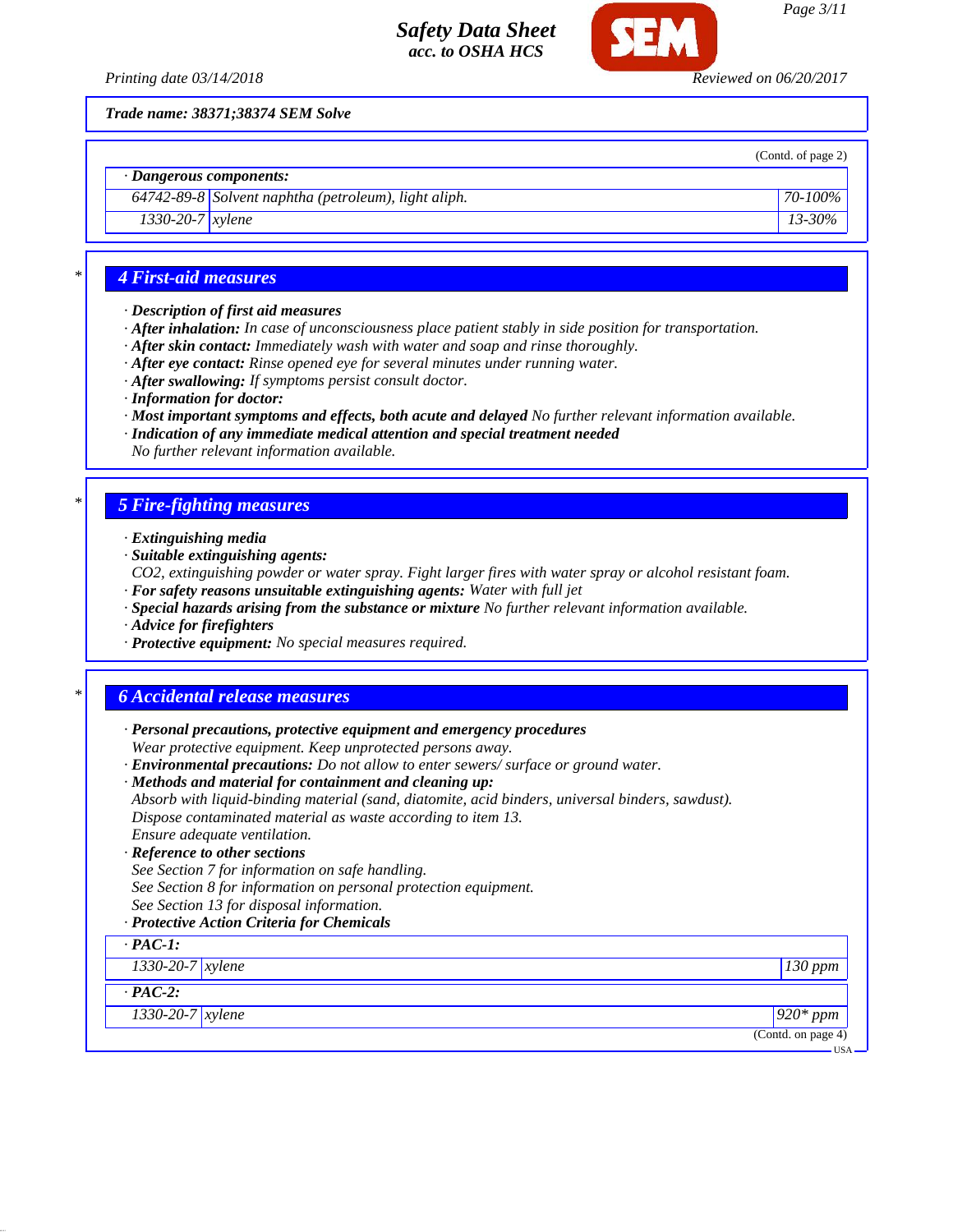

*Trade name: 38371;38374 SEM Solve*

(Contd. of page 3)

*1330-20-7 xylene 2500\* ppm*

## *\* 7 Handling and storage*

#### *· Handling:*

*· PAC-3:*

*· Precautions for safe handling No special measures required. Ensure good ventilation/exhaustion at the workplace. · Information about protection against explosions and fires:*

- *Keep ignition sources away Do not smoke. Protect against electrostatic charges.*
- *· Conditions for safe storage, including any incompatibilities*
- *· Storage:*
- *· Requirements to be met by storerooms and receptacles: Store in a cool location.*
- *· Information about storage in one common storage facility: Not required.*
- *· Further information about storage conditions:*

*Keep receptacle tightly sealed.*

*Store in cool, dry conditions in well sealed receptacles.*

*· Specific end use(s) No further relevant information available.*

#### *\* 8 Exposure controls/personal protection*

*· Additional information about design of technical systems: No further data; see item 7.*

*· Control parameters*

#### *· Components with limit values that require monitoring at the workplace:*

*The following constituent is the only constituent of the product which has a PEL, TLV or other recommended exposure limit.*

*At this time, the remaining constituent has no known exposure limits.*

#### *1330-20-7 xylene*

- *PEL Long-term value: 435 mg/m³, 100 ppm*
- *REL Short-term value: 655 mg/m³, 150 ppm*
	- *Long-term value: 435 mg/m³, 100 ppm*
- *TLV Short-term value: 651 mg/m³, 150 ppm Long-term value: 434 mg/m³, 100 ppm BEI*

#### *· Ingredients with biological limit values:*

#### *1330-20-7 xylene*

*BEI 1.5 g/g creatinine Medium: urine Time: end of shift Parameter: Methylhippuric acids*

*· Additional information: The lists that were valid during the creation were used as basis.*

(Contd. on page 5) USA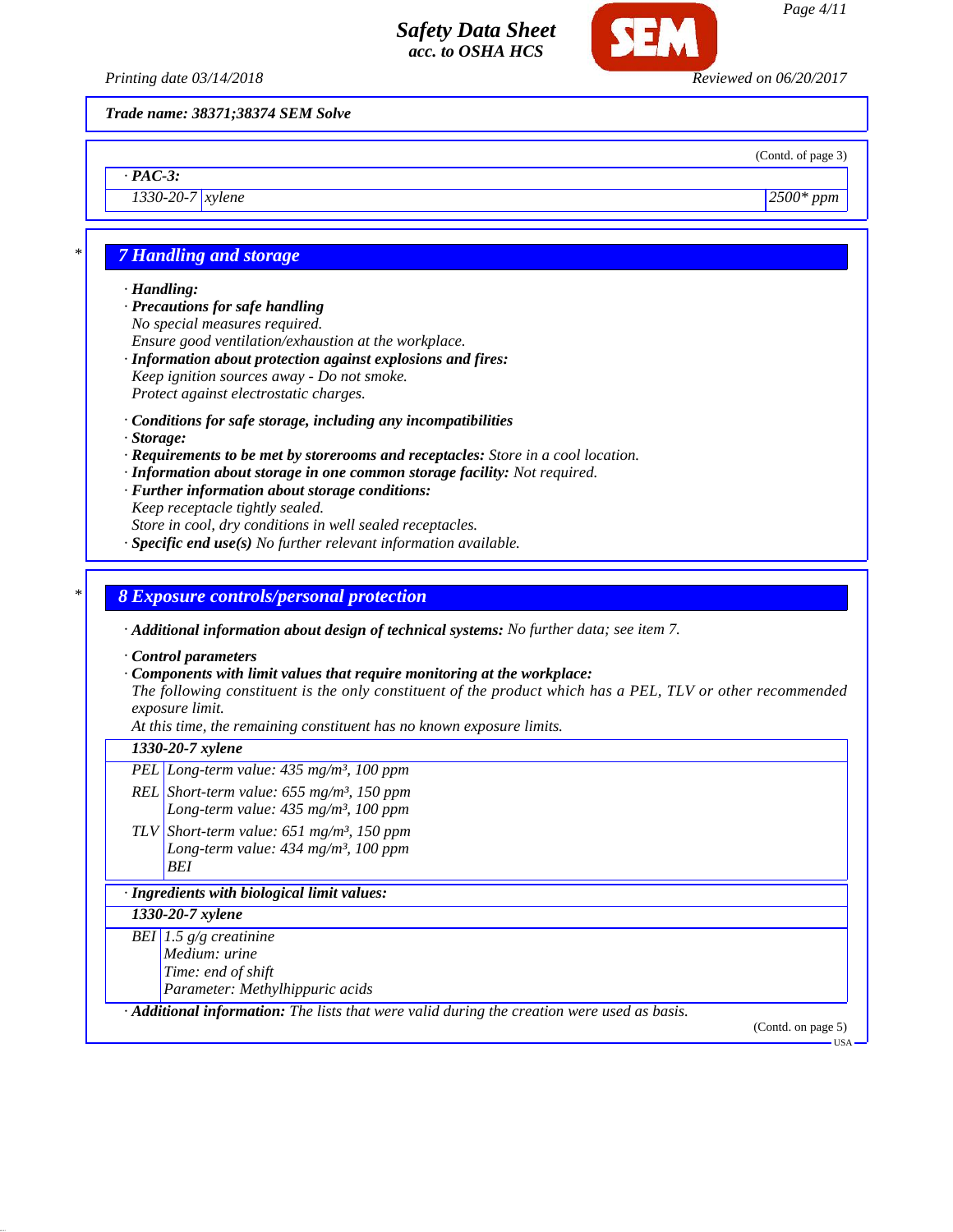



*Page 5/11*

*Trade name: 38371;38374 SEM Solve*

(Contd. of page 4)

- *· Exposure controls*
- *· Personal protective equipment:*

*· General protective and hygienic measures: Keep away from foodstuffs, beverages and feed. Immediately remove all soiled and contaminated clothing. Wash hands before breaks and at the end of work. Store protective clothing separately. Avoid contact with the skin. Avoid contact with the eyes and skin.*

*· Breathing equipment:*

*In case of brief exposure or low pollution use respiratory filter device. In case of intensive or longer exposure use respiratory protective device that is independent of circulating air.*

*· Protection of hands:*

*Due to missing tests no recommendation to the glove material can be given for the product/ the preparation/ the chemical mixture.*

*Selection of the glove material on consideration of the penetration times, rates of diffusion and the degradation*



*Protective gloves*

*The glove material has to be impermeable and resistant to the product/ the substance/ the preparation. · Material of gloves*

*The selection of the suitable gloves does not only depend on the material, but also on further marks of quality and varies from manufacturer to manufacturer. As the product is a preparation of several substances, the resistance of the glove material can not be calculated in advance and has therefore to be checked prior to the application.*

*· Penetration time of glove material*

*The exact break trough time has to be found out by the manufacturer of the protective gloves and has to be observed.*

*· Eye protection:*



*Tightly sealed goggles*

| · Information on basic physical and chemical properties<br>· General Information |                                    |  |
|----------------------------------------------------------------------------------|------------------------------------|--|
| $\cdot$ Appearance:<br>Form:                                                     | Liquid                             |  |
| Color:                                                                           | According to product specification |  |
| $\cdot$ Odor:                                                                    | <i>Characteristic</i>              |  |
| · Odor threshold:                                                                | Not determined.                    |  |
| $\cdot$ pH-value:                                                                | Not determined.                    |  |
| $\cdot$ Change in condition                                                      |                                    |  |
| Melting point/Melting range:                                                     | Undetermined.                      |  |
| <b>Boiling point/Boiling range:</b>                                              | 131 °C                             |  |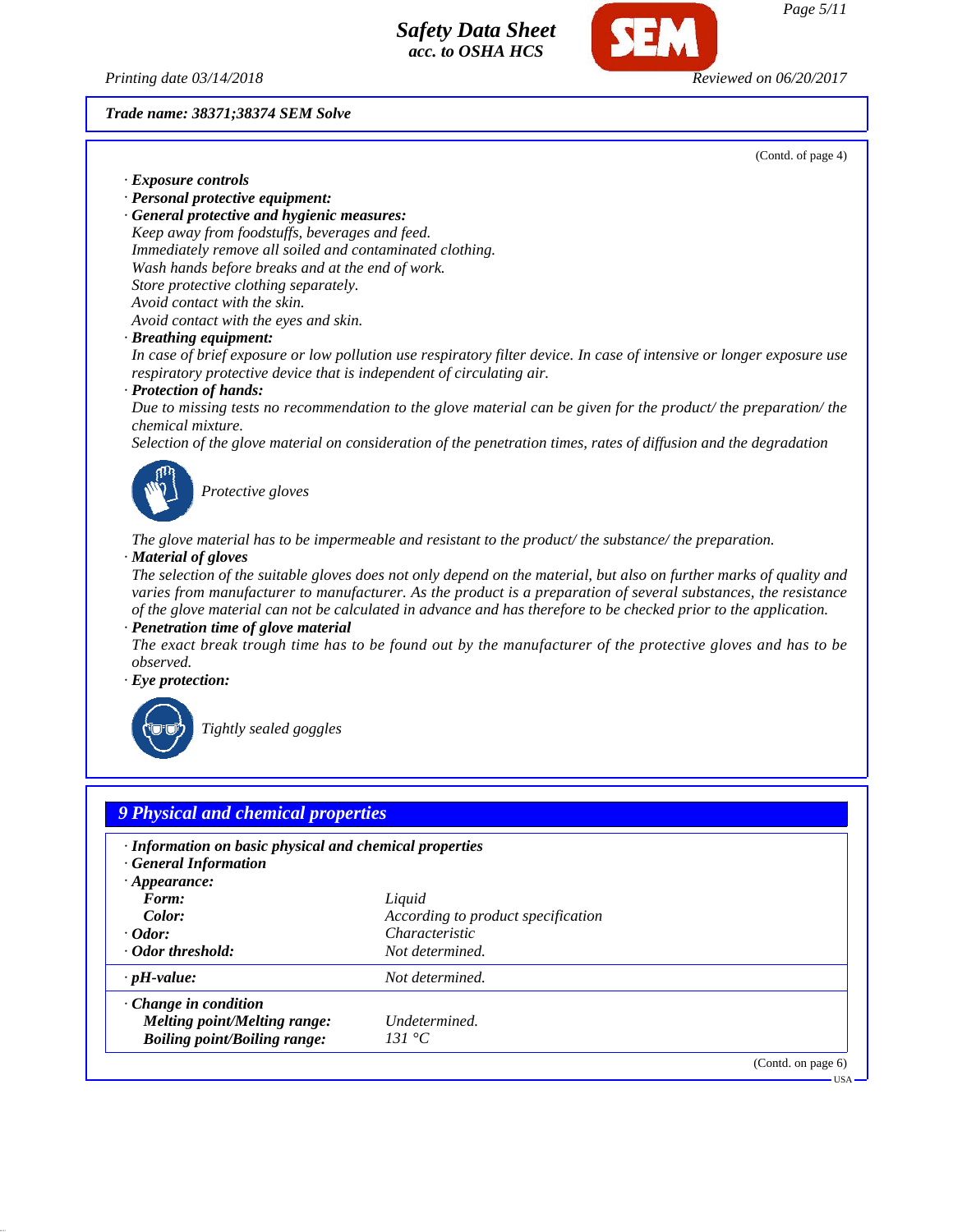

*Printing date 03/14/2018 Reviewed on 06/20/2017*

*Trade name: 38371;38374 SEM Solve*

|                                                                                                             | (Contd. of page 5)                                                                   |
|-------------------------------------------------------------------------------------------------------------|--------------------------------------------------------------------------------------|
| · Flash point:                                                                                              | $10^{\circ}C$                                                                        |
| · Flammability (solid, gaseous):                                                                            | Not applicable.                                                                      |
| · Ignition temperature:                                                                                     | 500 °C                                                                               |
| · Decomposition temperature:                                                                                | Not determined.                                                                      |
| $\cdot$ Auto igniting:                                                                                      | Product is not selfigniting.                                                         |
| · Danger of explosion:                                                                                      | In use, may form flammable/explosive vapour-air mixture.                             |
| $\cdot$ Explosion limits:<br>Lower:<br><b>Upper:</b>                                                        | 1.1 Vol $\%$<br>7 Vol %                                                              |
| $\cdot$ Vapor pressure at 20 $\cdot$ C:                                                                     | $14$ hPa                                                                             |
| $\cdot$ Density at 20 $\textdegree$ C:<br>· Relative density<br>· Vapor density<br>$\cdot$ Evaporation rate | $0.76526$ g/cm <sup>3</sup><br>Not determined.<br>Not determined.<br>Not determined. |
| · Solubility in / Miscibility with<br>Water:                                                                | Not miscible or difficult to mix.                                                    |
| · Partition coefficient (n-octanol/water): Not determined.                                                  |                                                                                      |
| · Viscosity:<br>Dynamic:<br>Kinematic:                                                                      | Not determined.<br>Not determined.                                                   |
| · Solvent content:<br>Organic solvents:<br><b>VOC</b> content:                                              | 100.0%<br>$100.00\%$<br>765.3 g/l / 6.39 lb/gl                                       |
| <b>Solids content:</b><br>Other information                                                                 | $0.0\%$<br>No further relevant information available.                                |

## *\* 10 Stability and reactivity*

*· Reactivity No further relevant information available.*

*· Chemical stability*

*· Thermal decomposition / conditions to be avoided: No decomposition if used according to specifications.*

*· Possibility of hazardous reactions No dangerous reactions known.*

*· Conditions to avoid No further relevant information available.*

- *· Incompatible materials: No further relevant information available.*
- *· Hazardous decomposition products: No dangerous decomposition products known.*

(Contd. on page 7)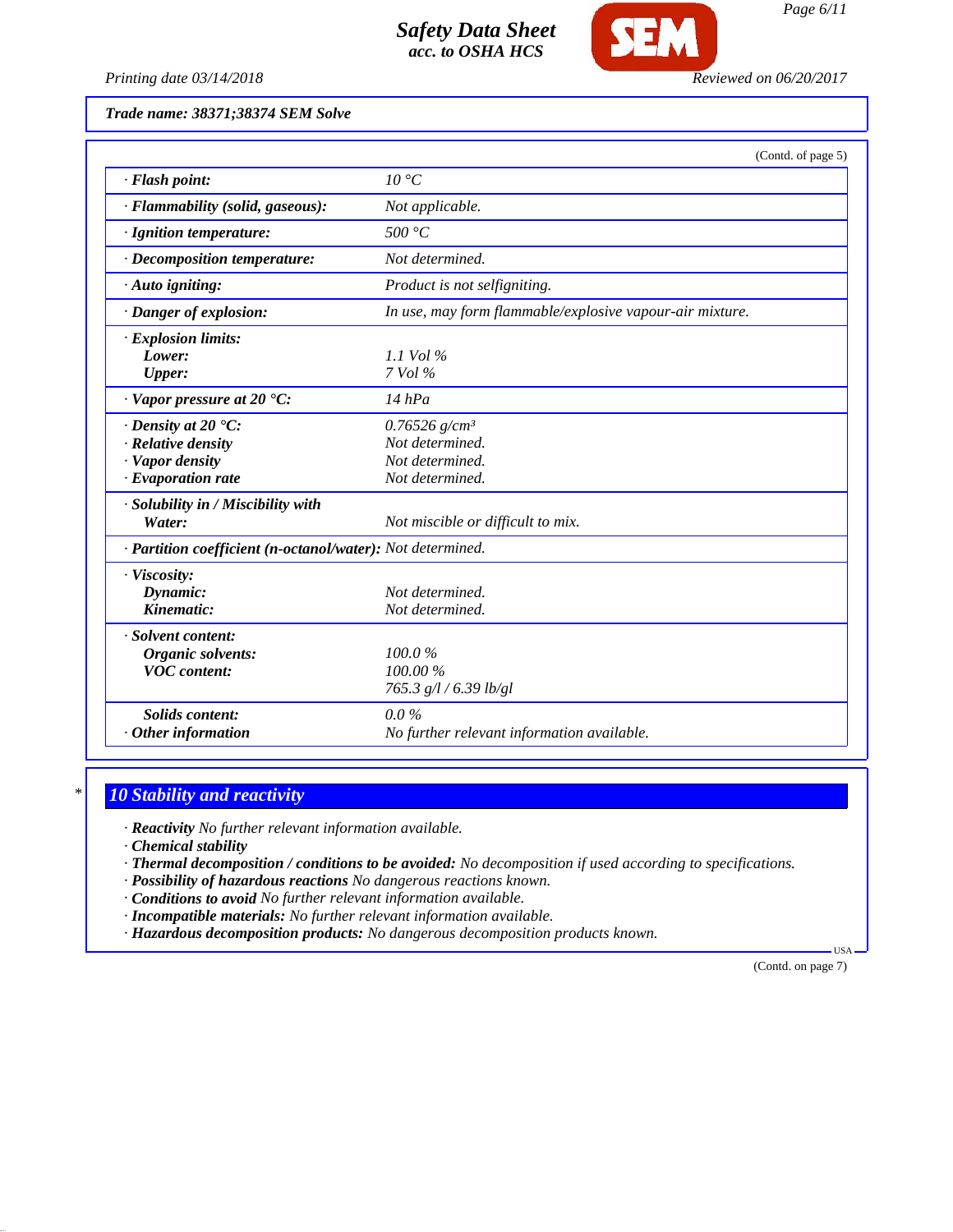

*Trade name: 38371;38374 SEM Solve*

(Contd. of page 6)

|                               | · Information on toxicological effects                                                                         |
|-------------------------------|----------------------------------------------------------------------------------------------------------------|
| $\cdot$ Acute toxicity:       |                                                                                                                |
|                               | · LD/LC50 values that are relevant for classification:                                                         |
| 1330-20-7 xylene              |                                                                                                                |
| Oral                          | $LD50$ 4,300 mg/kg (rat)                                                                                       |
|                               | Dermal $LD50$ 2,000 mg/kg (rabbit)                                                                             |
| · Primary irritant effect:    |                                                                                                                |
|                               | $\cdot$ on the skin: Irritant to skin and mucous membranes.                                                    |
|                               | $\cdot$ on the eye: No irritating effect.                                                                      |
|                               | · Sensitization: No sensitizing effects known.                                                                 |
|                               | · Additional toxicological information:                                                                        |
|                               | The product shows the following dangers according to internally approved calculation methods for preparations: |
| <i>Irritant</i>               |                                                                                                                |
|                               | The product can cause inheritable damage.                                                                      |
|                               | · Carcinogenic categories                                                                                      |
|                               | · IARC (International Agency for Research on Cancer)                                                           |
| $1330 - 20 - 7$ <i>xylene</i> | 3                                                                                                              |
|                               | · NTP (National Toxicology Program)                                                                            |
|                               | None of the ingredients is listed.                                                                             |
|                               |                                                                                                                |
|                               | · OSHA-Ca (Occupational Safety & Health Administration)                                                        |

## *\* 12 Ecological information*

- *· Toxicity*
- *· Aquatic toxicity: No further relevant information available.*
- *· Persistence and degradability No further relevant information available.*
- *· Behavior in environmental systems:*
- *· Bioaccumulative potential No further relevant information available.*
- *· Mobility in soil No further relevant information available.*
- *· Additional ecological information:*
- *· General notes:*

*Water hazard class 2 (Self-assessment): hazardous for water*

*Do not allow product to reach ground water, water course or sewage system.*

- *Danger to drinking water if even small quantities leak into the ground.*
- *· Results of PBT and vPvB assessment*
- *· PBT: Not applicable.*
- *· vPvB: Not applicable.*
- *· Other adverse effects No further relevant information available.*

(Contd. on page 8)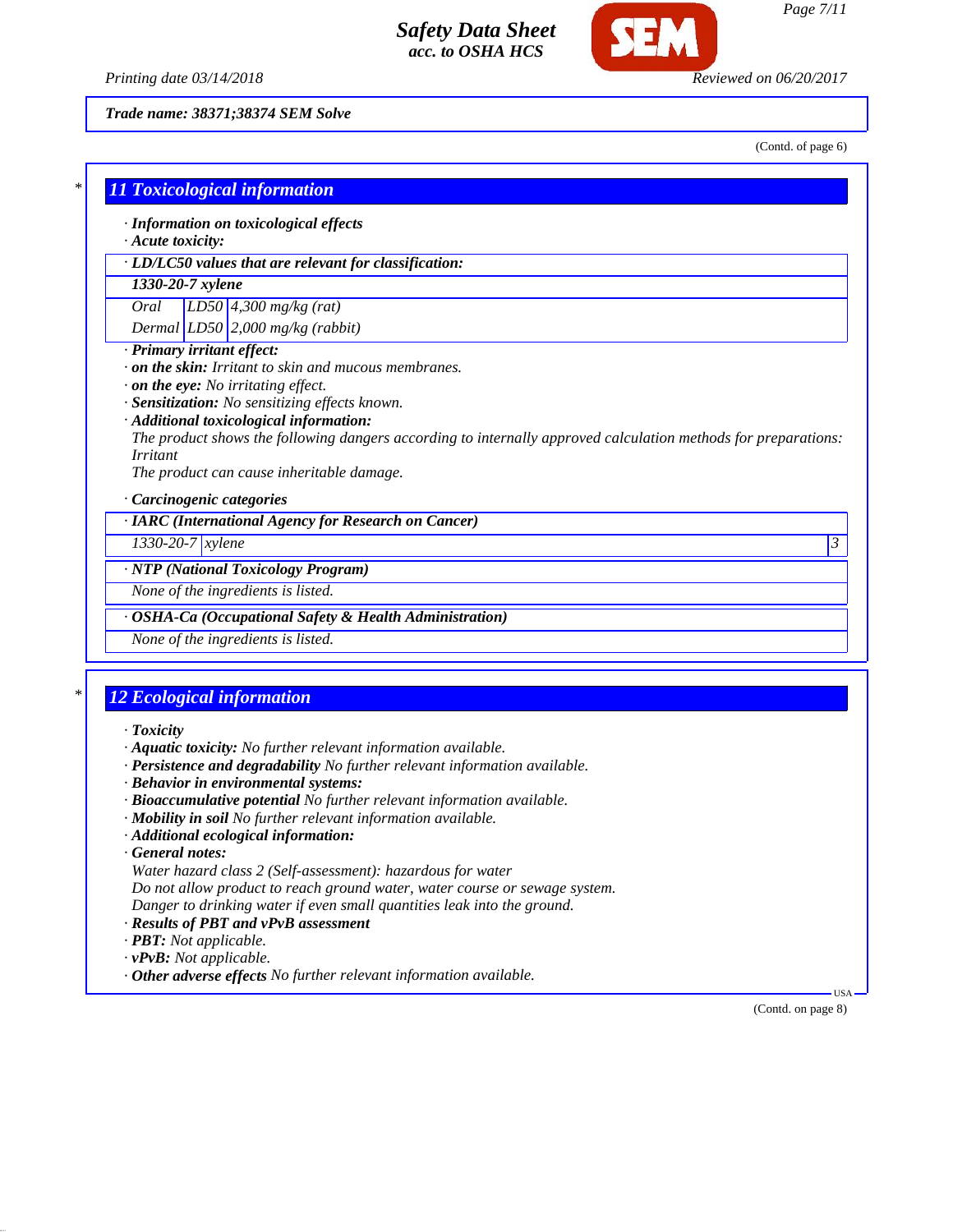

**SFI** 

*Trade name: 38371;38374 SEM Solve*

(Contd. of page 7)

## *13 Disposal considerations*

#### *· Waste treatment methods*

#### *· Recommendation:*

*Must not be disposed of together with household garbage. Do not allow product to reach sewage system.*

- *· Uncleaned packagings:*
- *· Recommendation: Disposal must be made according to official regulations.*

| $\cdot$ UN-Number<br>· DOT, ADR, IMDG, IATA                             | <i>UN1263</i>                                               |
|-------------------------------------------------------------------------|-------------------------------------------------------------|
| · UN proper shipping name<br>$\cdot$ DOT<br>$\cdot$ ADR<br>· IMDG, IATA | Paint<br>1263 Paint, special provision 640D<br><b>PAINT</b> |
| · Transport hazard class(es)                                            |                                                             |
| $\cdot$ DOT                                                             |                                                             |
| $\cdot$ Class                                                           | 3 Flammable liquids                                         |
| $-Label$<br>· ADR, IMDG, IATA                                           | 3                                                           |
|                                                                         |                                                             |
| · Class                                                                 | 3 Flammable liquids                                         |
| · Label                                                                 | $\mathfrak{Z}$                                              |
| · Packing group<br>· DOT, ADR, IMDG, IATA                               | $I\!I$                                                      |
| · Environmental hazards:<br>· Marine pollutant:                         | N <sub>o</sub>                                              |
| · Special precautions for user<br>· EMS Number:<br>· Stowage Category   | Warning: Flammable liquids<br>$F-E, S-E$<br>B               |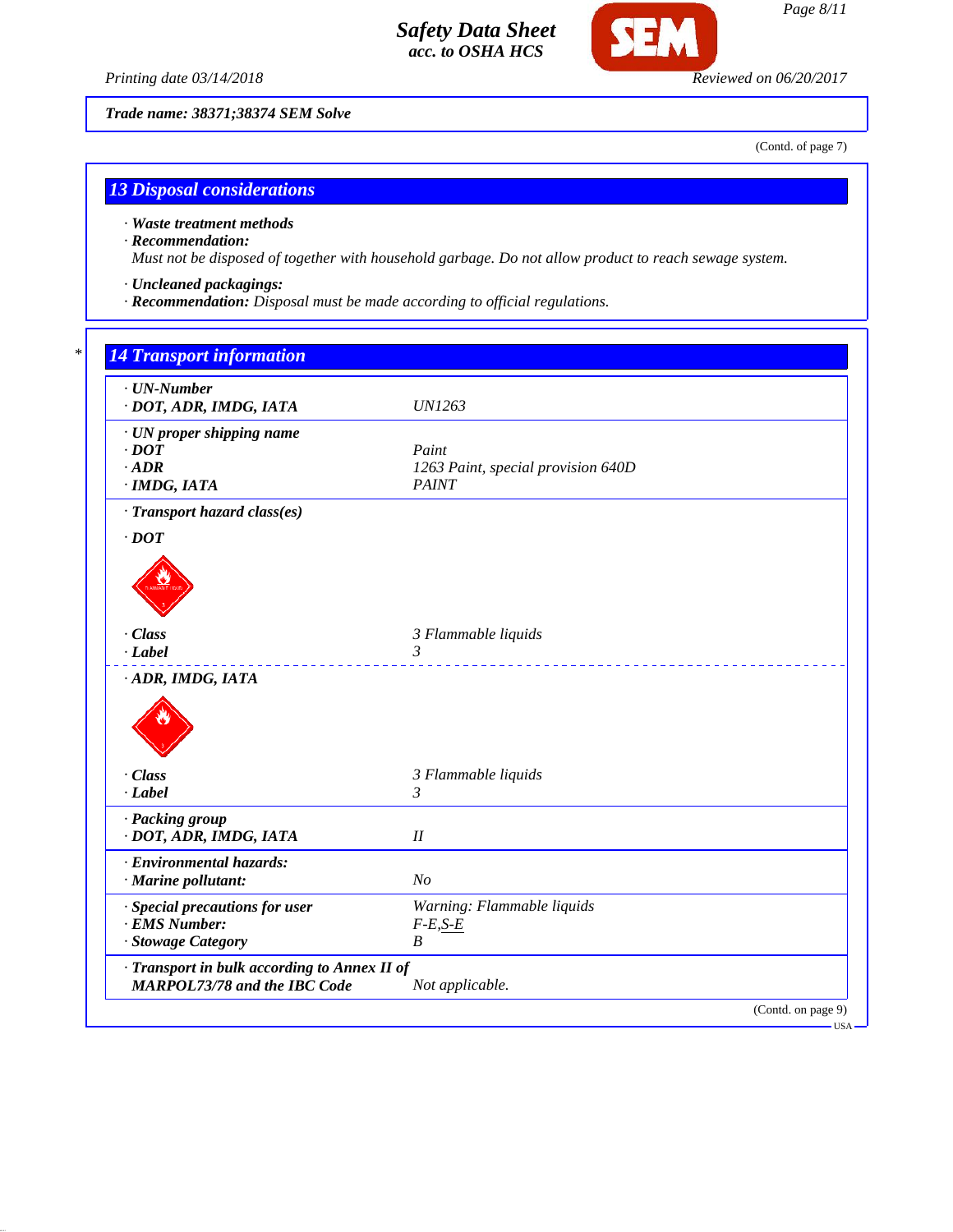

*Printing date 03/14/2018 Reviewed on 06/20/2017*

*Trade name: 38371;38374 SEM Solve*

|                                     | (Contd. of page 8)                               |
|-------------------------------------|--------------------------------------------------|
| · Transport/Additional information: |                                                  |
| $\cdot$ DOT                         |                                                  |
| $\cdot$ Quantity limitations        | On passenger aircraft/rail: $5 L$                |
|                                     | On cargo aircraft only: $60 L$                   |
| $\cdot$ ADR                         |                                                  |
| $\cdot$ Excepted quantities (EQ)    | Code: E2                                         |
|                                     | Maximum net quantity per inner packaging: 30 ml  |
|                                     | Maximum net quantity per outer packaging: 500 ml |
| $\cdot$ IMDG                        |                                                  |
| $\cdot$ Limited quantities (LQ)     | .5L                                              |
| $\cdot$ Excepted quantities (EQ)    | Code: E2                                         |
|                                     | Maximum net quantity per inner packaging: 30 ml  |
|                                     | Maximum net quantity per outer packaging: 500 ml |
| · UN "Model Regulation":            | UN 1263 PAINT, SPECIAL PROVISION 640D, 3, II     |

# *\* 15 Regulatory information*

*· Safety, health and environmental regulations/legislation specific for the substance or mixture · Sara*

| suru                                                        |
|-------------------------------------------------------------|
| · Section 355 (extremely hazardous substances):             |
| None of the ingredient is listed.                           |
| · Section 313 (Specific toxic chemical listings):           |
| $1330 - 20 - 7$ xylene                                      |
| · TSCA (Toxic Substances Control Act):                      |
| 1330-20-7 xylene                                            |
| · TSCA new (21st Century Act) (Substances not listed)       |
| $64742-89-8$ Solvent naphtha (petroleum), light aliph.      |
| · Proposition 65                                            |
| Chemicals known to cause cancer:                            |
| 1330-20-7 xylene                                            |
| Chemicals known to cause reproductive toxicity for females: |
| None of the ingredients is listed.                          |
| Chemicals known to cause reproductive toxicity for males:   |
| None of the ingredients is listed.                          |
| · Chemicals known to cause developmental toxicity:          |
| None of the ingredients is listed.                          |
| · Cancerogenity categories                                  |
| · EPA (Environmental Protection Agency)                     |
| 1330-20-7 xylene<br>Ι                                       |
| · TLV (Threshold Limit Value established by ACGIH)          |
| $1330 - 20 - 7$ <i>xylene</i><br>A4                         |
| (Contd. on page 10)                                         |
| - USA                                                       |

*Page 9/11*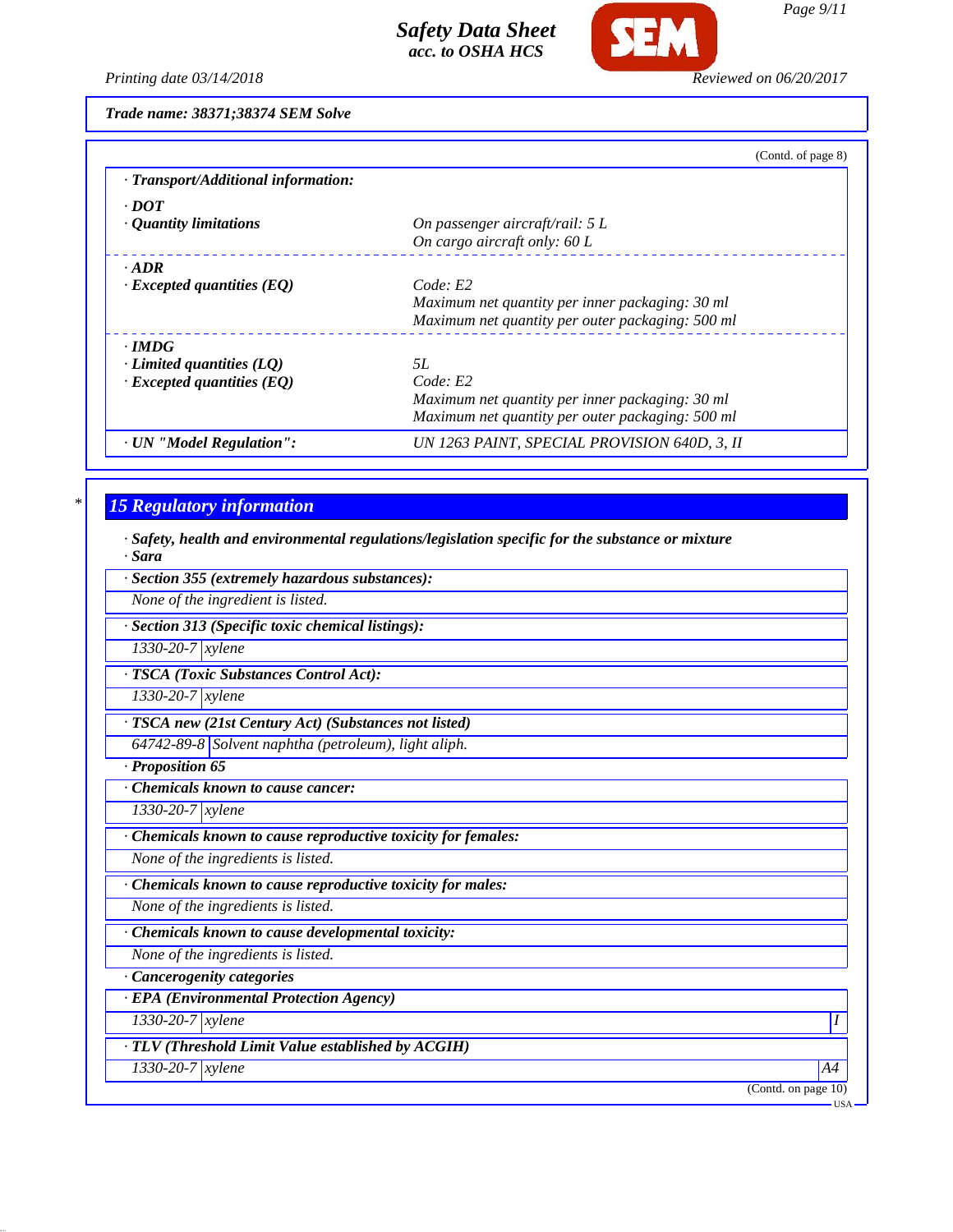

SEM

*Page 10/11*

*Printing date 03/14/2018 Reviewed on 06/20/2017*

*Trade name: 38371;38374 SEM Solve*

|                              | (Contd. of page 9)<br>· NIOSH-Ca (National Institute for Occupational Safety and Health)                                          |
|------------------------------|-----------------------------------------------------------------------------------------------------------------------------------|
|                              | None of the ingredients is listed.                                                                                                |
|                              | <b>GHS label elements</b> The product is classified and labeled according to the Globally Harmonized System (GHS).                |
| · Hazard pictograms          |                                                                                                                                   |
|                              |                                                                                                                                   |
|                              |                                                                                                                                   |
|                              |                                                                                                                                   |
|                              |                                                                                                                                   |
| GHS02<br>GHS07               | GHS08                                                                                                                             |
| · Signal word Danger         |                                                                                                                                   |
|                              | · Hazard-determining components of labeling:                                                                                      |
|                              | Solvent naphtha (petroleum), light aliph.                                                                                         |
| · Hazard statements          |                                                                                                                                   |
|                              | H225 Highly flammable liquid and vapor.                                                                                           |
| H315 Causes skin irritation. |                                                                                                                                   |
|                              | H340 May cause genetic defects.                                                                                                   |
| H350 May cause cancer.       |                                                                                                                                   |
|                              | H304 May be fatal if swallowed and enters airways.                                                                                |
| · Precautionary statements   |                                                                                                                                   |
| P201                         | Obtain special instructions before use.                                                                                           |
| P <sub>202</sub>             | Do not handle until all safety precautions have been read and understood.                                                         |
| P210                         | Keep away from heat/sparks/open flames/hot surfaces. - No smoking.                                                                |
| P233                         | Keep container tightly closed.                                                                                                    |
| P <sub>240</sub>             | Ground/bond container and receiving equipment.                                                                                    |
| P241                         | Use explosion-proof electrical/ventilating/lighting/equipment.                                                                    |
| P242                         | Use only non-sparking tools.                                                                                                      |
| P <sub>243</sub>             | Take precautionary measures against static discharge.                                                                             |
| P <sub>264</sub>             | Wash thoroughly after handling.                                                                                                   |
| P <sub>280</sub>             | Wear protective gloves/protective clothing/eye protection/face protection.                                                        |
| $P301 + P310$                | If swallowed: Immediately call a poison center/doctor.                                                                            |
| <i>P321</i>                  | Specific treatment (see on this label).                                                                                           |
| P331                         | Do NOT induce vomiting.                                                                                                           |
|                              | P303+P361+P353 If on skin (or hair): Take off immediately all contaminated clothing. Rinse skin with water/<br>shower.            |
| $P308 + P313$                | IF exposed or concerned: Get medical advice/attention.                                                                            |
| $P362 + P364$                | Take off contaminated clothing and wash it before reuse.                                                                          |
| $P332 + P313$                | If skin irritation occurs: Get medical advice/attention.                                                                          |
| $P370 + P378$                | In case of fire: Use for extinction: CO2, powder or water spray.                                                                  |
| $P403 + P235$                | Store in a well-ventilated place. Keep cool.                                                                                      |
| P <sub>405</sub>             | Store locked up.                                                                                                                  |
| <i>P501</i>                  | Dispose of contents/container in accordance with local/regional/national/international                                            |
|                              | regulations.                                                                                                                      |
| · National regulations:      |                                                                                                                                   |
|                              | · Additional classification according to Decree on Hazardous Materials:<br>Carcinogenic hazardous material group III (dangerous). |
|                              | · Information about limitation of use:                                                                                            |
|                              | Workers are not allowed to be exposed to the hazardous carcinogenic materials contained in this preparation.                      |
|                              | Exceptions can be made by the authorities in certain cases.                                                                       |

(Contd. on page 11)

 $-$ USA $-$